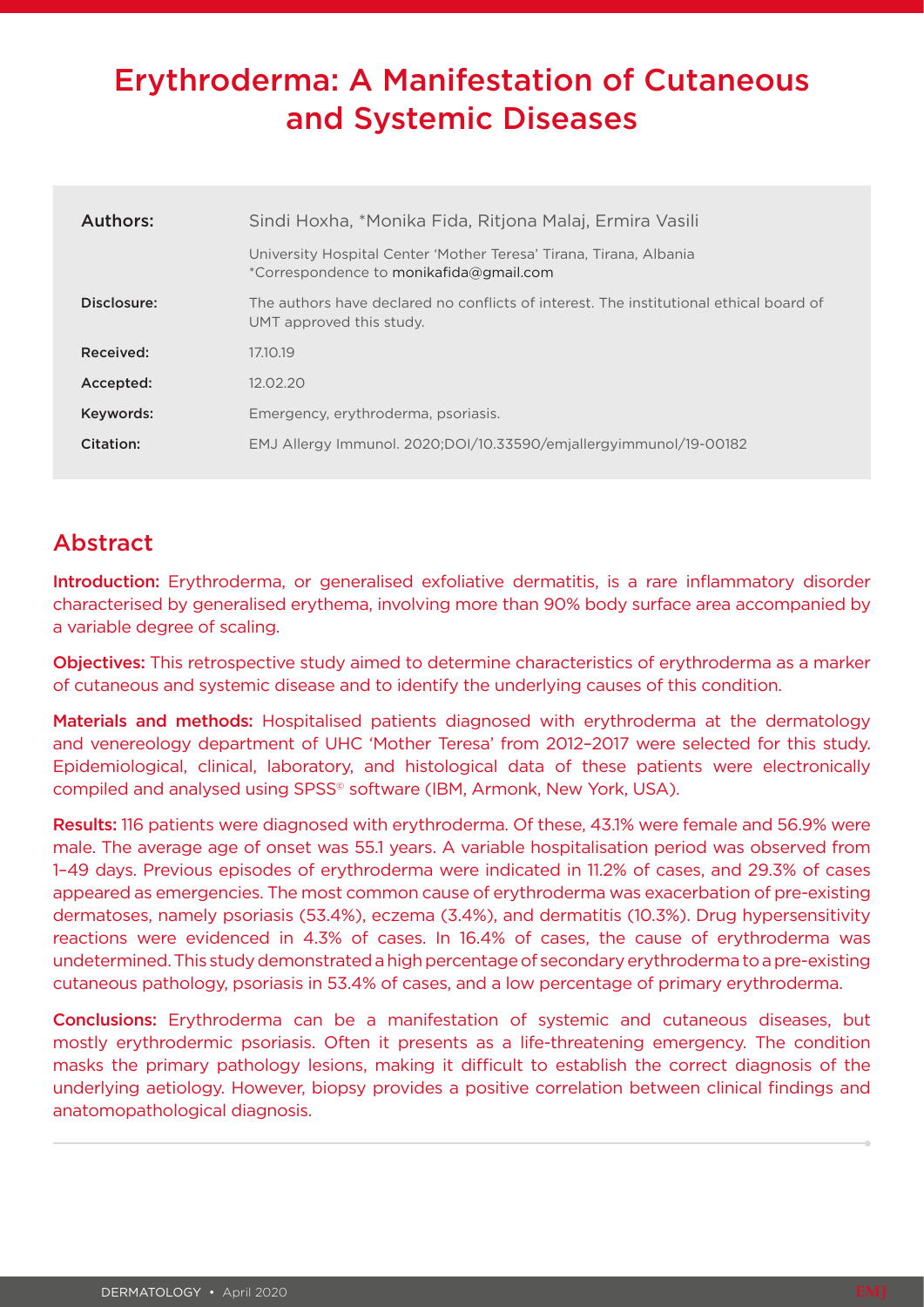### INTRODUCTION

Erythroderma, or generalised exfoliative dermatitis, is a rare inflammatory disorder characterised by generalised erythema, involving more than 90% of the body surface area accompanied by a variable degree of scaling.<sup>1</sup> Erythroderma can be a primary condition, when the cause is unknown, or a secondary condition, caused by known diseases. The age of its onset is related to its underlying aetiology, which in most cases are skin diseases or disorders, hypersensitivity towards drugs and medications, systemic diseases associated with cutaneous erythema, and in rare instances, malignancies. Erythroderma predominates in males and most commonly manifests in older ages. It is a potentially life-threatening disease as it alters cutaneous functions, therefore erythrodermic patients require hospitalisation, rigorous monitoring, and follow-up. Determining the underlying cause of erythroderma is important in choosing the right treatment for these patients.

#### AIM

This retrospective study aimed to identify the underlying cause of erythroderma and to determine for the first time its epidemiological, clinical, and laboratory features in Albanian patients with erythroderma.

#### MATERIALS AND METHODS

The authors conducted a retrospective analysis of a total of 116 patients diagnosed with erythroderma at the dermatology and venereology department of UHC "Mother Teresa" from 20122017. Diffuse erythema, (over 70–90% of body surface) accompanied by various degrees of scaling and pruritus, were used as the diagnostic clinical criteria. Epidemiological characteristics, clinical symptoms, performed examinations, skin biopsy, immunophenotyping (whenever indicated), and follow-up information were collected. Emergency and relapse cases were also highlighted when this information was available. The collected data were electronically analysed using SPSS v.19.

#### **RESULTS**

#### Epidemiology

During this 6-year study, 116 patients were diagnosed with erythroderma and admitted to the authors' department. The age of the patients varied from 2–86 years, with a mean onset age of 55.1 years and the highest incidence of erythroderma occurring in the 61–70 age group (26.7%; n=31). There was a slight male predominance with a male to female ratio of 1.32:1.00 (57.0% male versus 43.0% female). There was no change regarding the age of onset of erythroderma in males and females using the independent t-test. Both groups exhibited a highest frequency of erythroderma onset in the seventh life decade. Considering all cases, the total number of patients hospitalised during the period of July and August was higher compared to other months (16.4% versus 14.7%, respectively).

#### Clinical Parameters

Patients were hospitalised in the department of dermatology for an average of 12.6 days (day range: 1–49 days) following onset of erythroderma. A shorter hospitalisation period was observed in patients with drug-induced erythroderma and a longer hospitalisation period in erythrodermic psoriasis patients. A history of previous erythrodermic episodes was noted in 11.2% of cases (n=13), 10 of which were caused by psoriasis, with the other three being caused by other pathologies, namely chronic eczema, subcorneal pustulosis, and chronic dermatitis. The majority of admissions were planned admissions, however 29.3% of all the cases presented as emergencies.

#### Clinical Findings in Admission

In the first clinical examination, generalised erythema, scaling, and pruritus were identified. Scaling and erythema are constant identifying markers of the pathology and will be found in 100.0% of cases. Pruritus was detected in all patients, and 34.5% of cases (n=40) had fever >38.5 °C during the onset of the erythrodermic episode. Changes in the nails, psoriatic arthritis, and palmoplantar keratoderma were findings that prevailed in patients with erythrodermic psoriasis in almost 27.6% of cases (n=32) (Figure 1).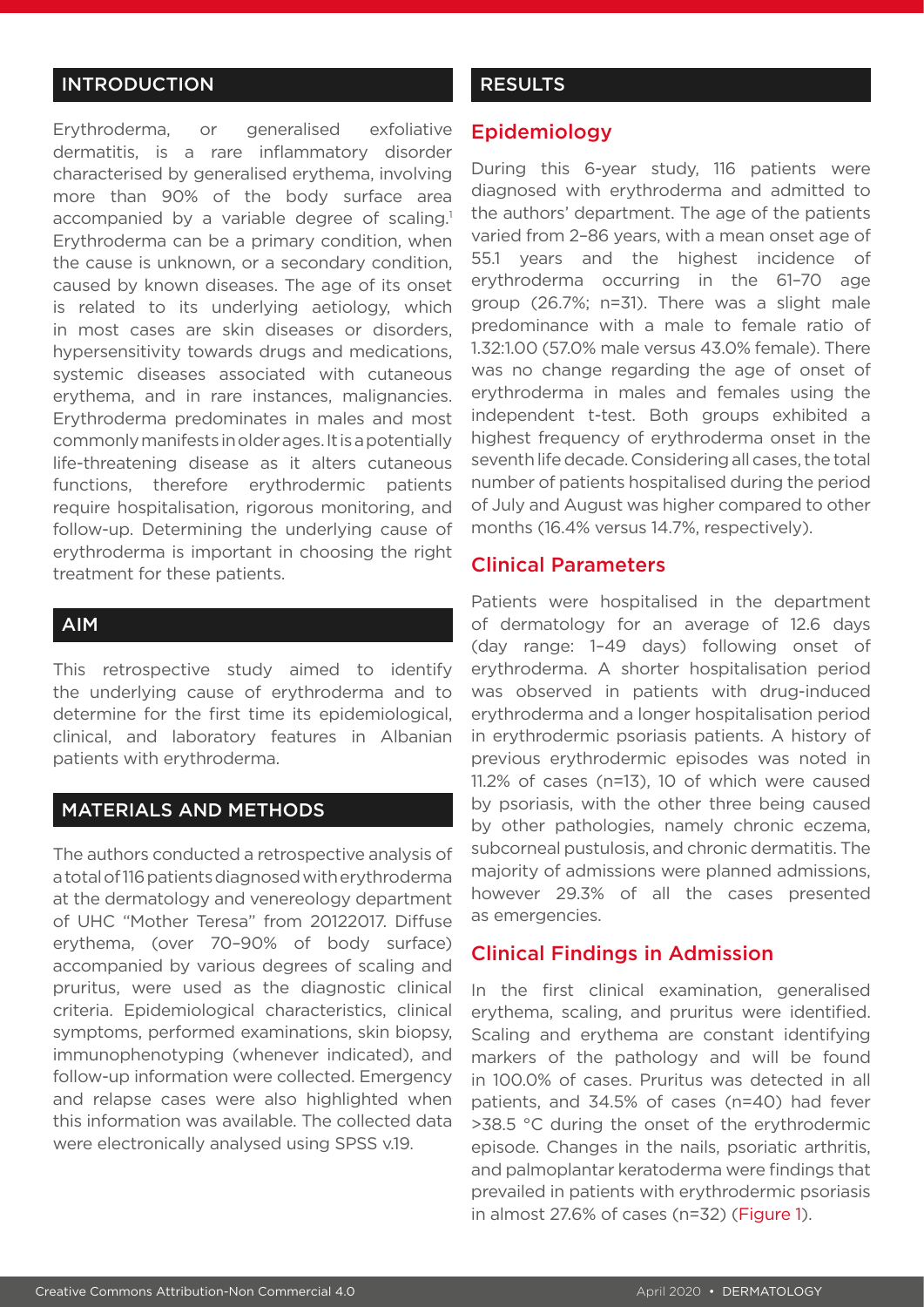

Figure 1: One of the patients with erythroderma caused by psoriasis vulgaris. (This photo was taken and used in thestudy with the patient's permission).

### Laboratory Findings

The most common abnormalities found in the patients included increased erythrocyte sedimentation rate and C-reactive protein in 93.1% of cases (n=108), leukocytosis in 43.9% of cases (n=51), and decreased haemoglobin in 30.2% of cases (n=35).

Cutaneous biopsy was performed in 105 patients (90.5%). In the remaining 11 cases, when the cause of erythroderma was clear at the time of the examination, biopsy was unnecessary. This group included six cases previously diagnosed with psoriasis and five cases of generalised erythroderma appearing after the use of a new drug.

Histopathological examination was decisive for concluding the diagnosis in 86/105patients who received biopsy. The results were as follows: psoriasis vulgaris (53.4%) in 62 cases, psoriasiform dermatitis (6.9%) in eight cases, subcorneal pustulosis (5.2%) in six cases, drug hypersensitivity (4.3%) in five cases, chronic eczema (3.4%) in four cases, chronic dermatitis (2.6%) and erythema multiforme (2.6%) in three cases each, pityriasis rosea (1.7%) and pytiriasis rubra pilaris (1.7%) in two cases each, and spongiotic dermatitis (0.9%) and ichthyosis (0.9%) in one case each. Nonspecific

histopathological features were observed in 19 cases (16.4%).

Final diagnosis was based on evaluation of the clinical, biochemical, and histological findings, as well as the development of erythroderma in each individual patient. The most common underlying cause was exacerbation of pre-existing dermatoses, including psoriasis in 59.0% of the cases, subcorneal pustulosis in 5.2%, pityriasis rubra pilaris 1.7%, chronic dermatitis in 3.4%, and pityriasis rosea in 1.7%. Drug hypersensitivity was seen in 4.3% of cases and no cause could be identified in 16.4% of cases. Diagnosis of idiopathic erythroderma was made in patients who manifested an extended condition with the typical clinical signs of generalised erythema, severe pruritus, and scaling. In these cases, the significance of histopathological examination is emphasised. The most important differential diagnosis in idiopathic erythroderma is cutaneous lymphoma, especially in older adult males with an extended and relapsing course of pruritic erythroderma. Close monitoring and repeated biopsy in cases with no found cause of erythroderma may reveal an undiagnosed cutaneous T-cell lymphoma (CTCL). In these cases, histopathology results were nonspecific, and as such were diagnosed as idiopathic erythroderma.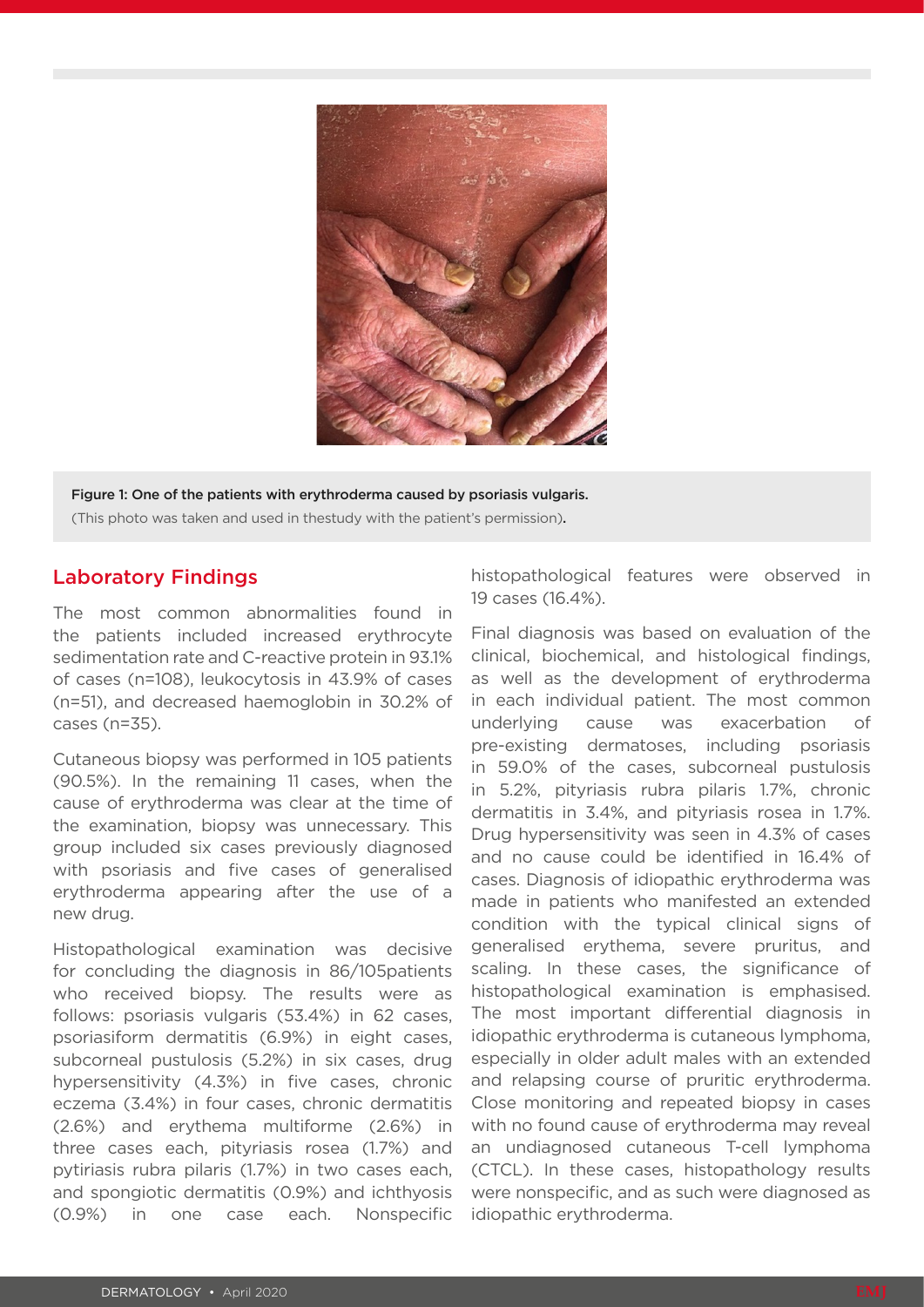The relationship between a drug and drug-induced erythroderma was decided from a carefully conducted anamnesis with the patient, monitoring the intake of a suspected drug in the days prior to the onset of erythroderma and clearing of the cutaneous manifestations following discontinuation of the specific drug.

On follow-up, no cases of death were recorded due to erythroderma or its underlying causes. Relapse was observed in patients with chronic dermatitis and ichthyosis, but not in patients with a drug-induced erythroderma. During the study period, 76.4% of the patients with psoriasis were hospitalised for the second time.

#### **DISCUSSION**

In this study, 116 cases with erythroderma were collected within a 6-year periodfrom January 2012–July 2017. The highest number of cases with erythroderma were recorded in 2014 (24.1%; n=28). Erythroderma usually occurs in the sixth decade of life, cited in prior studies by Cesar et al.,<sup>2</sup> Humaira T et al.,<sup>3</sup> Li et al.,<sup>4</sup> Khaled et al.,<sup>5</sup> Fernandes et al.,<sup>6</sup> and Rym BM et al.<sup>7</sup> The largest occurrence is reported in the sixth life decade with a male predominance.<sup>4-8</sup> These study results coincide with the literature regarding the gender distribution of erythrodermic patients, however it was noted that the largest occurrence of erythroderma was observed in the seventh life decade (Table 1).<sup>2-10</sup>

The highest total number of patients admitted were during the months of July (16.4%; n=19) and August (14.7%; n=17). This result doesn't correlate with findings by Hulmani et al.,<sup>8</sup> in which most of the cases of erythroderma (30.0%) were in December and January. This could be related to the underlying aetiology of erythroderma in that most cases are linked to psoriasis, which shows periods of exacerbation during the winter months. Unlike this conclusion, the result of the present study correlated with Okoduwa et al., $<sup>11</sup>$ </sup> which evidenced exposure to ultraviolet radiation and sun as an aggravating factor of erythroderma, explaining the highest frequency of cases being during the summer months of July and August.

The onset of erythroderma is gradual and insidious.2,4,5,8,9 Cases of hypersensitivity to medications, with an unexpected onset and a faster resolution, are excluded from this

definition.<sup>2,4,5</sup> Similar results were indicated in this study. Drug-induced erythrodermic cases were associated with a shorter hospitalisation period while the erythrodermic psoriasis cases marked the longest hospitalisation periods observed.

Of the cases, 11.2% appeared recurrently, while 29.3% appeared as emergencies. Psoriasis was the most common aetiology in both groups (76.9% and 59.0%, respectively).

The diagnostic approach of patients with erythroderma depends on their previous dermatological history.<sup>2</sup> Patients with a history of dermatological disorders may develop erythroderma during an exacerbation of their underlying pathology.2 The aetiologic diagnosis is generally clear in these cases. On the contrary, final diagnosis is the result of clinical, biochemical, and histopathological findings.

As in many recent studies.<sup>4-10</sup> some of the clinical features observed were nonspecific. Apart from scaling and erythema that were present in all cases,<sup>2-4,6,8,10</sup> this study was in agreement with aforementioned analyses in highlighting pruritus as being the most common complaint from patients (100%). The same studies indicate that palmoplantar keratoderma<sup>2,8</sup> and changes in the nails2,4,6,10 were present in some psoriatic patients, indicating the importance of these findings in determining the diagnosis. This is also supported by the findings of this study, where such changes were characteristic of psoriatic erythroderma.

Temperatureof 38.5°C or higher in admission was another clinical finding in 34.5% of patients, comparable to the findings reported in previous reports.2-4,6,8,10 Temperature escalation is the result of barrier function damage, that allows the overlapping of bacterial infections, the development of secondary infections associated with hyperthermia, and thermoregulatory cutaneous function damage, all associated with body temperature disorder.

Three major changes in erythroderma were identified: increased erythrocyte sedimentation rate and C-reactive protein in the majority of the cases (93.1%), leukocytosis in approximately half of the cases (43.9%), and anaemia in a third of the cases (30.2%). These results are in accordance with César et al.<sup>2</sup> Fernandes et al.<sup>6</sup> and Hulmani et al.<sup>8</sup> (Table 2).<sup>3,4,10</sup>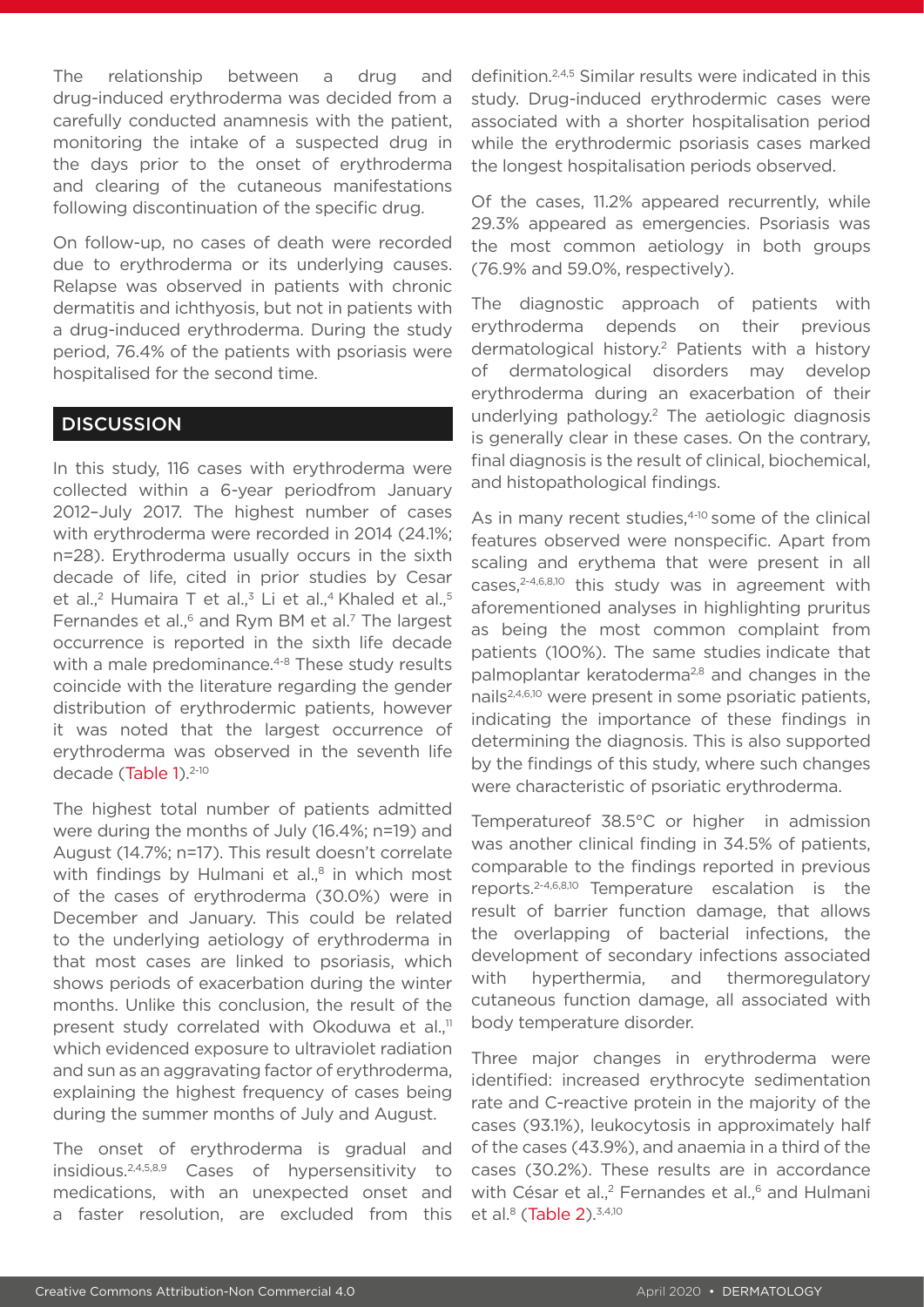Table 1.(A) Comparing results between earlier studies with the present study regarding age groups with the highest frequency, mean onset age, and male:female ratio. (B) Comparing results between earlier studies with the present study regarding the underlying aetiology of erythroderma.

| Year, Country<br>Authors,                                | study, 2019,<br>Present<br>Albania | al., <sup>2</sup> 2016,<br>César et | Humaira et<br>al., 3 2016,<br>Pakistan | Li et al., <sup>4</sup><br>China<br>2012, | Khaled, <sup>5</sup><br>Tunisia<br>2010, | Fernandes et<br>al., <sup>6</sup> 2008, | al.,7 2005,<br>Rym et | Hulmani et<br>al., <sup>8</sup> 2014,<br>India | al.,9 2010,<br>Yuan et      | Akhyani et<br>al., <sup>10</sup> 2005, |
|----------------------------------------------------------|------------------------------------|-------------------------------------|----------------------------------------|-------------------------------------------|------------------------------------------|-----------------------------------------|-----------------------|------------------------------------------------|-----------------------------|----------------------------------------|
|                                                          |                                    | Portugal                            |                                        |                                           | ⋖                                        | <b>Brasil</b>                           | Tunisia               |                                                | China                       | Iran                                   |
| Age group<br>frequency<br>with the<br>highest<br>(years) | $61 - 70$                          | $71 - 80$                           | 50-60                                  | 50-60                                     | 50-60                                    | 50-60                                   | 50-60                 | 60-69                                          | $\underset{\text{N}}{\leq}$ | $\underset{\text{Z}}{\leq}$            |
| onset (years)<br>Mean age of                             | 55.1                               | 54.4                                | 48.6                                   | 52.6                                      | 55.1                                     | 53.5                                    | 53.8                  | 52.3                                           | $\underset{\text{N}}{\leq}$ | 46.2                                   |
| Male:Female<br>ratio                                     | 1.3:1.0                            | 1.5:1.0                             | 1.6:1.0                                | $3.0 - 1.0$                               | $1.0 - 1.0$                              | 1.2:1.0                                 | 2.2:1.0               | 14.0-1.0                                       | 2.5:1.0                     | 1.9:1.0                                |
|                                                          |                                    |                                     |                                        |                                           | $\boldsymbol{\underline{\omega}}$        |                                         |                       |                                                |                             |                                        |
| Number of<br>patients                                    | 116                                | 103                                 | 190                                    | <b>260</b>                                | $\approx$                                | 170                                     | $\overline{8}$        | SO                                             | 82                          | 97                                     |
| Pre-existing                                             | 78.4                               | 65                                  | 65.2                                   | 69.6                                      | 43.9                                     | 58.2                                    | 72.5                  | 63.3                                           | 68.3                        | 59.7                                   |
| dermatoses<br>(%)                                        | psoriasis)<br>(53.4%               | psoriasis)<br>.0(44.7%              | psoriasis)<br>(26.8%                   | psoriasis)<br>(55.0%                      |                                          | psoriasis)<br>(38.8%                    | psoriasis)<br>(51.3%  | psoriasis)<br>(33.3%                           | psoriasis)<br>(30.5%        | psoriasis)<br>(27.8%                   |
| Drug                                                     | $4.\overline{5}$                   | 18.4                                | 23.7                                   | 12.7                                      | 21.9                                     | 21.8                                    | $\frac{1}{2}$         | 16.6                                           | <b>17.0</b>                 | 21.6                                   |
| reaction (%)                                             |                                    |                                     |                                        |                                           |                                          |                                         |                       |                                                |                             |                                        |
| Malignancies<br>(%)                                      | O.0                                | 12.6                                | $\Xi$                                  | 2.3                                       | 4.9                                      | 10.6                                    | $\frac{8}{8}$         | 5.3                                            | 4.9                         | 71.3                                   |
| Idiopathic<br>(%)                                        | 16.4                               | 3.9                                 | O.                                     | 14.2                                      | 25.6                                     | 9.4                                     | 7.5                   | 16.6                                           | $\overline{6}$              | 7.2                                    |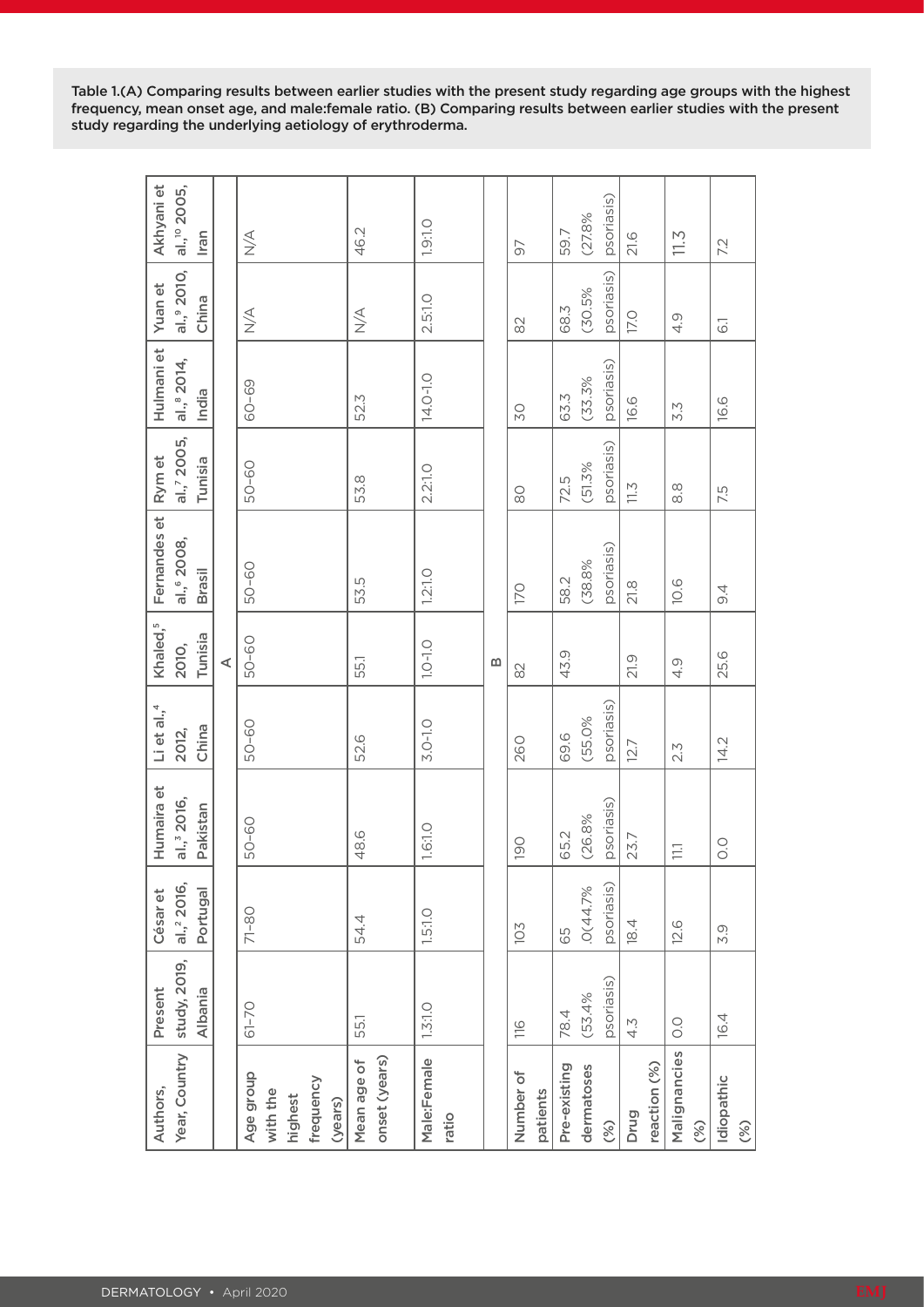Table 2: Comparing results between earlier studies with the present study regarding clinical and laboratory findings of erythroderma.

| Authors, year, country                      | Clinical and laboratory findings in admission                                                                                                                                                                                                                                                      |
|---------------------------------------------|----------------------------------------------------------------------------------------------------------------------------------------------------------------------------------------------------------------------------------------------------------------------------------------------------|
| Present study, 2019, Albania                | Pruritus: 116 pt, 100.0%<br>Temperature: 40 pt, 34.5%<br>Changes in the nails: 32 pt, 27.6%<br>Palmoplantar keratoderma: 32 pt, 27.6%<br>Increased ESR/CPR: 108 pt, 93.1%<br>Anaemia: 35 pt, 30.2%<br>Leukocytosis: 51 pt, 43.9%                                                                   |
| César et al., <sup>2</sup> 2016, Portugal   | Pruritus: 100 pt, 97.1%<br>Temperature: 56 pt, 54.4%<br>Palmoplantar keratoderma: 52 pt, 50.5%<br>Changes in the nails: 44 pt, 42.7%<br>Increased ERS/CRP: 99 pt, 96.1%<br>Anaemia: 31 pt, 30.1%<br>Leukocytosis: 50 pt, 48.5%                                                                     |
| Humaira et al., <sup>3</sup> 2016, Pakistan | Pruritus: 97.5%<br>Temperature: 33.6%<br>Lymphadenopathy: 21.3%<br>Oedema: 14.4%<br>Hyperkeratosis: 7.2%                                                                                                                                                                                           |
| Li J et al., <sup>4</sup> 2012, China       | Pruritus: 87.7%<br>Temperature: 40.0%<br>Changes in nails: 29.6%<br>Oedema: 37.7%<br>Chills: 31.2%<br>Lymphadenopathy: 19.2%                                                                                                                                                                       |
| Fernandes et al., <sup>6</sup> 2008, Brasil | Pruritus: 36 pt, 21.2%<br>Chills: 88 pt, 51.8%<br>Lymphadenopathy: 20 pt, 11.8%<br>Temperature: 14 pt, 8.2%<br>Oedema: 12 pt, 7.0%<br>Anaemia: 49 pt, 28.8%<br>Leukocytosis: 61 pt, 35.9%<br>Nail changes: pitting, subungual keratosis, onycholysis,<br>onychorrhexis: present, but not specified |
| Hulmani et al., <sup>8</sup> 2014, India    | Pruritus: 86.7%<br>Temperature: 43.3%<br>Shivering: 93.3%<br>Palmoplantar keratoderma: 46.5%<br>Anaemia: 15 pt, 50.0%<br>Leukocytosis: 12 pt, 40.0%                                                                                                                                                |
| Akhyani M et al., <sup>10</sup> 2005, Iran  | Pruritus: 94 pt, 97.5%<br>Temperature: 32 pt, 33.6%<br>Lymphadenopathy: 20 pt, 1.3%<br>Oedema: 14 pt, 14.4%<br>Hyperkeratosis: 7 pt, 7.2%<br>Changes in nails: 31 pt, 32.6%                                                                                                                        |

CRP: C-reactive protein; ESR: erythrocyte sedimentation rate.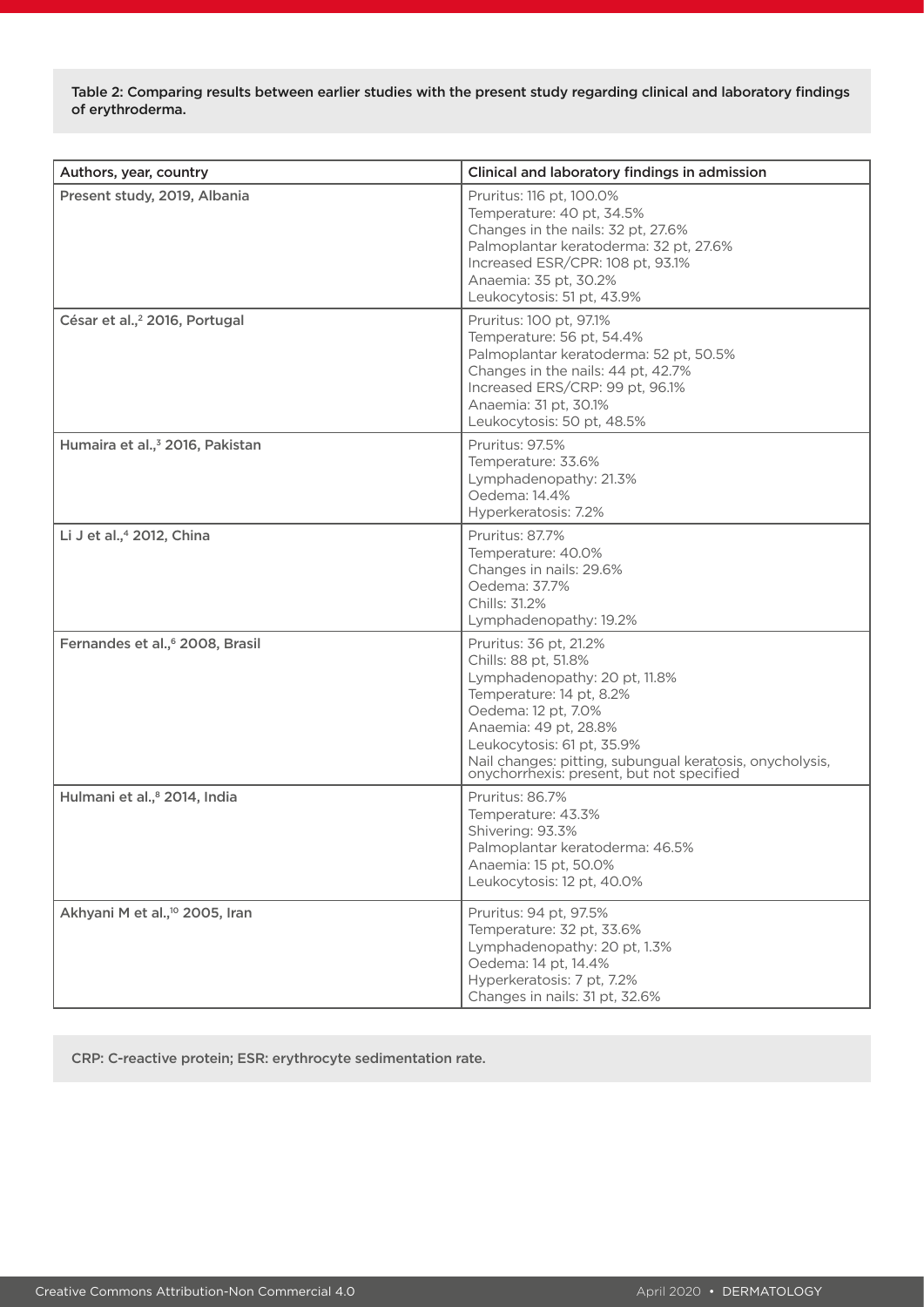In previous studies, $2,4-10$  the benefit of biopsy was variable in determining the histological diagnosis. Despite the clinical presentation of erythroderma being relatively uniform, histopathological characteristics of underlying lesions are usually distinctive.12 In this study, cutaneous biopsy was needed to establish the final diagnosis in 86 (74.1%) of the 105 patients (90.5%) whom had cutaneous biopsy performed. This percentage is comparable to the results obtained from previous studies such as Khaled et al.,<sup>5</sup> with 77.0% of the cases conclusive; César et al.,<sup>2</sup> 66.4%; Rym et al.,<sup>7</sup> 74.0%; Bandyopadhyay et al.,<sup>12</sup> 52.0%; Kondo et al.,<sup>13</sup> 72.5%; and Hulmani et al.,<sup>8</sup> 80.0%.

The main objective of this study was to determine the underlying aetiologies of erythroderma as a manifestation of systemic and cutaneous diseases. It was evidenced that the root cause of erythroderma in 78.4% of cases was the exacerbation of pre-existing dermatoses, with psoriasis constituting the most common aetiology in 53.4% of the cases (n=62). Other present aetiologies included chronic eczema (3.4%; n=4), chronic dermatitis/spongiform dermatitis/psoriasiform dermatitis (10.3%; n=12), and subcorneal pustulosis (5.2%; n=6). The results obtained in the study correlate with previous clinical and aetiologic studies<sup>2-10</sup> Cases with drug hypersensitivity-induced erythroderma represented a low percentage (4.3%; n=5) compared to the results of previous studies with values that varied from 11.3-23.7%<sup>2-10</sup> (Table 1).

One of the most important challenges facing a dermatopathologist when evaluating skin biopsies from erythrodermic patients lies in the distinction between benign and malignant causes.14 The ability to differentiate benign (e.g., psoriasis, dermatitis, drug-induced) and malignant (e.g., Sézary syndrome, mycosis fungoides) forms of erythroderma require immunophenotypic study of their characteristics with the use of advanced antibody panels.<sup>15</sup> Although clinically erythroderma is relatively uniform, immunohistochemical studies by Sigurdsson et al.<sup>16</sup> showed a dermal infiltration of T-helper-2 cytokines in Sézary syndrome cases compared to a dermal infiltration of T-helper-1 cytokines in benign erythroderma cases. This denotes a different underlying pathogenic mechanism.17 In the past 10 years, new phenotypic and molecular markers of malignant Sézary cells were published, including loss of CD26 and CD7,

and expression of Twist, EphA4, T-plastin, and CD158k/KIR3DL2, the latter allowing diagnosis in skin biopsies with quantitative reverse transcriptase-PCR.18-20 In addition, among the new markers, only β-catenin and JunB have proved to be suitable for immunohistochemistry on paraffin-embedded skin biopsies.21-24 Bellei et al. demonstrated β-catenin expression in 31% of mycosis fungoides and 70% of Sézary syndrome samples using immunohistochemistry.<sup>14</sup> Among new markers of CTCL, JunB is not a sensitive feature but is specific for CTCL.<sup>14</sup>

In reference to our immunohistochemistry findings, the percentage of malignancies, whether cutaneous or internal, was 0.0%, unlike the results obtained from the aforementioned series which indicated percentage values varying from  $2.3$ -12.6%,<sup>2-10</sup> confirming the presence of malignancies such as CTCL; mycosis fungoides; Sézary Syndrome; leukaemia, nasopharyngeal, gastric, or pulmonary cancers; or histiocytosis (Table 1).

The final diagnosis of the underlying aetiology could not be determined in 16.4% of cases (n=19), classifying this group under the idiopathic/ undefined category, also known as 'red man syndrome'. As the possibility of an undiagnosed CTCL was carefully considered, the nonspecific findings of histopathological examination favoured the diagnosis of idiopathic erythroderma. These idiopathic cases were found to be consistent with the reports in the aforementioned studies on erythroderma ranging between 6.1 and 16.6% (Table 1).<sup>4-10</sup>

Regarding the systemic disease group, no case with erythroderma as a manifestation of internal diseases was found. The data discussed in the above paragraphs show variations in relative percentages of different aetiologic and ethnic groups of erythroderma. These changes may be related to genetic, geographic, and social characteristics of patients with erythroderma.

It is important to understand the gravity of erythroderma. Although this condition is relatively rare, it has a significant mortality rate which is reported in several studies: Khaled et al.<sup>5</sup> reported a mortality rate of 1.3 per 1,000 patients per year; Li et al.,<sup>4</sup> reported a mortality percentage of 3.2%; and César et al.,<sup>2</sup> reported a mortality percentage of 5.8%. In this study, no fatal case was detected